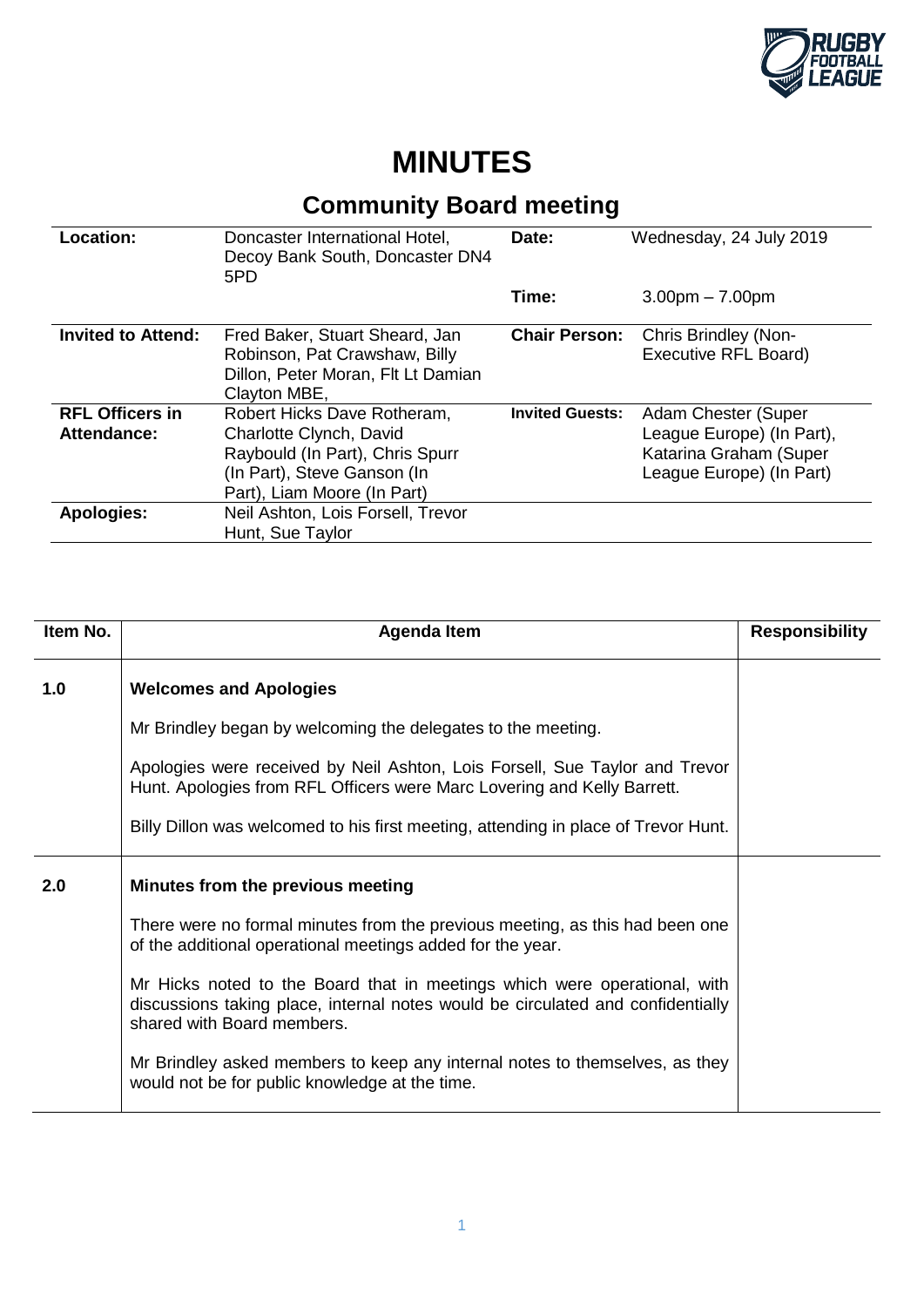| 3.0 | <b>Matters Arising</b>                                                                                                                                                                                                                                                                                                                                                                                                                                                                                                                                                                                                                                                 |            |
|-----|------------------------------------------------------------------------------------------------------------------------------------------------------------------------------------------------------------------------------------------------------------------------------------------------------------------------------------------------------------------------------------------------------------------------------------------------------------------------------------------------------------------------------------------------------------------------------------------------------------------------------------------------------------------------|------------|
|     | Mr Brindley took the Board through the action tracker fully. The Board asked for<br>amendments to be made to this, and for more clear details to be given in the<br>update section of the action trackers by RFL Officer Leads.                                                                                                                                                                                                                                                                                                                                                                                                                                        | <b>RFL</b> |
|     | Ms Robinson asked that the action tracker be circulated soon after the meeting<br>to remind Board members of any actions they must themselves complete. Mr<br>Hicks reminded the Board that the officers are not there to remind members to<br>complete their actions, this is member's own responsibly, but they will aim to<br>circulate action trackers a week after the meetings.                                                                                                                                                                                                                                                                                  | <b>RFL</b> |
|     | Mr Brindley discussed the Community Game Manifesto, the second<br>interpretation of this had been provided by RFL staff 4 days previous, and Mr<br>Brindley was going to look over this and report back by the Monday following the<br>meeting. After this the RFL Officers would be able to circulate the proposed<br>manifesto to Board Members for comment ahead of the next meeting.                                                                                                                                                                                                                                                                               | CB         |
|     | This manifesto would be re-presented to Board members at the next Community<br>Board meeting, ahead of a presentation to the RFL Council in December by the<br>Board's Chair.                                                                                                                                                                                                                                                                                                                                                                                                                                                                                          | CB         |
| 4.0 | <b>SharePoint</b>                                                                                                                                                                                                                                                                                                                                                                                                                                                                                                                                                                                                                                                      |            |
|     | Mr Hicks opened the section with points around the Community Game Board<br>SharePoint folder, which houses all relevant documents around the Board's<br>meetings but also the sub-groups of the Board.                                                                                                                                                                                                                                                                                                                                                                                                                                                                 |            |
|     | It has seemed that numerous Board members had a range of different issues<br>with the site, and it was therefore decided that the RFL Officers would set up<br>some 1-2-1 'training sessions' for Board members with the RFL's IT department.                                                                                                                                                                                                                                                                                                                                                                                                                          | <b>RFL</b> |
| 5.0 | <b>Match Officials</b>                                                                                                                                                                                                                                                                                                                                                                                                                                                                                                                                                                                                                                                 |            |
|     | Mr Ganson and Mr Moore from the RFL's Match Officials Department presented<br>to the Board an update on recruitment and retention of match officials for the<br>2019 season thus far.                                                                                                                                                                                                                                                                                                                                                                                                                                                                                  |            |
|     | Mr Ganson took the Board members through a recap of where the recruitment<br>process had previously been, often with complications and barriers existing<br>which hindered recruitment capabilities. Over the last 6 months, the department<br>has appointed Liam Moore, as a part-time Recruitment & Development Manager<br>whilst also having to replace long-serving Appointment Official Bob Smithies.<br>Mike Smaill will take over from Bob Smithies, on his retirement, and will start with<br>the Match Officials Department in two weeks' time, allowing for some overlap in<br>order to fully hand over all of Bob's experience, knowledge and advice. These |            |

Τ

Τ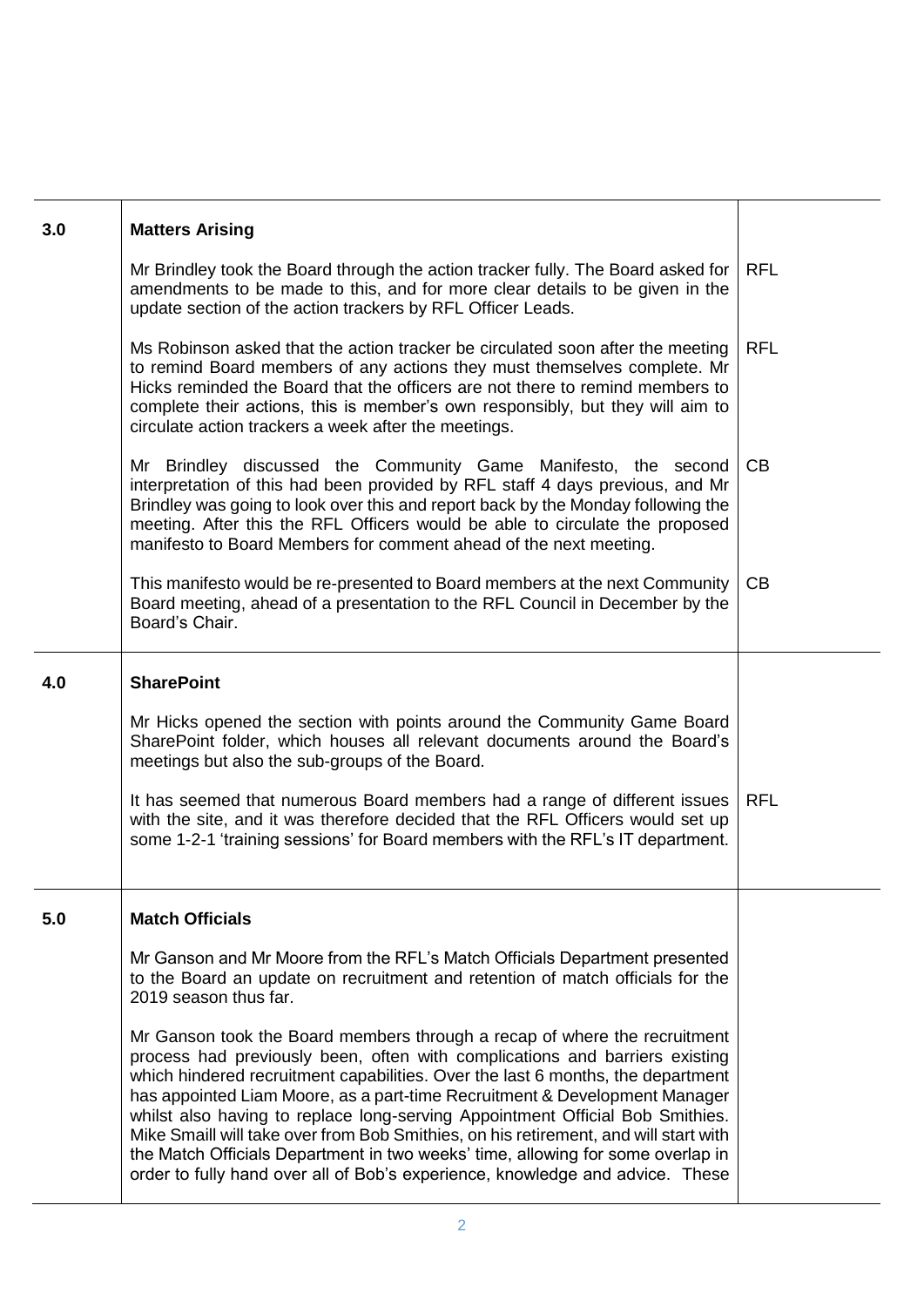moves have seen a refocus within the department towards recruitment as well as boosting ability to use technology to do so.

Mr Ganson explained that the numbers of Match Officials on the old database was significantly incorrect with duplications, and long-term inactive officials being included, however the new database now allows for an accurate picture to be given and shows an increasing number of active match officials within the game.

Mr Ganson then showed the Board members the recruitment pathway for officials from entry point to the elite full-time match officials looking after international fixtures. The pathway begins with entry through a match officials' course, after which a person would join a referee society, whom would then nominate for a person to be considered to join the 'performance' grading (Grade 3 and above). Once at this level, officials are considered and revaluated to see whether they should move up the gradings. The system is something which Mr Ganson explained was to be looked at in due course.

Mrs Crawshaw asked what happened above Grade 4 referees, were these officials recruited by the RFL. Mr Ganson explained that societies can nominate Grade 4 match officials to be considered for a move into Grade 3 and above, and such nominated person(s) would be invited to take the match officials fitness test and check to see they meet the minimum requirement standards.

Mr Ganson then explained the small pool of resources available to recruit, support and coach/develop match officials across the country, from designated Grade 2 & 3 match officials' coach, to the support staff regionally for Grade 4 and below officials.

Mr Moore explained that some areas were without match official societies as the game is still developing there, and as such courses are ran but without the ability to join a local society – instead they are signposted to their nearest society.

Mr Clayton asked whether it would be possible to connect the Armed Forces match official's appointment officer into the Match Officials department, to see if they could share resources and pool officials in areas where they are needed (e.g. the South). Mr Moore agreed to pick this up offline with Mr Clayton.

Mr Sheard asked for clarification over exactly which realms of the game and leagues the Appointments Officer looks after. Mr Ganson explained that this was everything around the community game, from NCL leagues to Universities & Colleges, to Schools to Women & Girls and all the member leagues of the RFL.

Mr Ganson went on to explain the restructuring of the recruitment process and courses to include online variations via the Our Learning Zone platform, which will also provide weekly access to the previous weekends review of elite match officials alongside notes.

Mr Baker asked whether areas with little or no activity has different direct strategies. Mr Ganson and Mr Moore explained that this is where the digital elements will help to recruit officials in the first instance, particularly in areas where societies do not exist.

Mr Moore gave the example of the London and the South, himself and Ben Thaler had recently gone down to the region for a meeting in order to establish

LM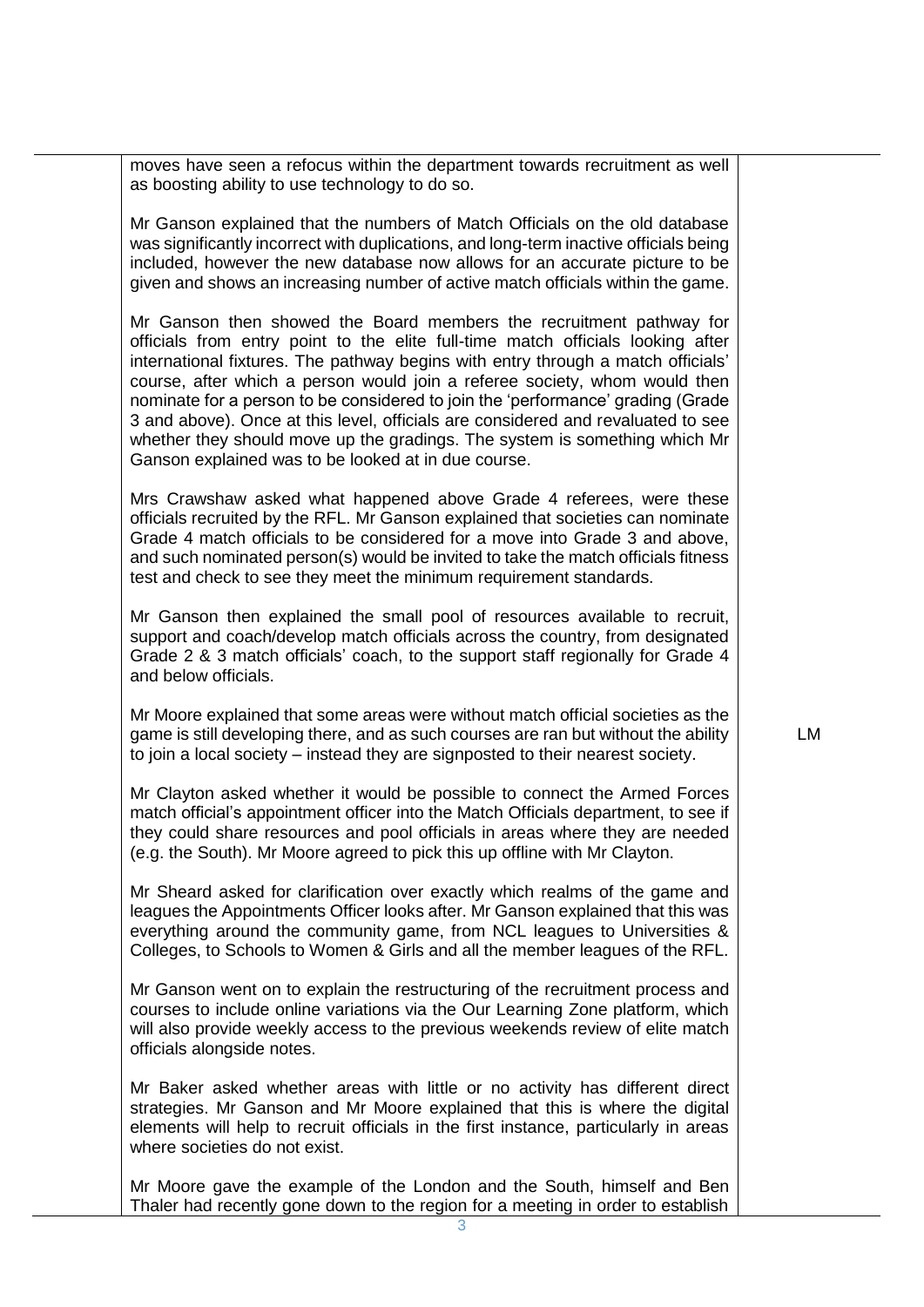| a centre of excellence partnership within the region, in place of a society, to offer<br>regional training and community in support and knowledge sharing sense.                                                                                                                                                                                                                                                                                                                                         | LM        |
|----------------------------------------------------------------------------------------------------------------------------------------------------------------------------------------------------------------------------------------------------------------------------------------------------------------------------------------------------------------------------------------------------------------------------------------------------------------------------------------------------------|-----------|
| Ms Robinson asked whether it is possible to request visits from some of the full-<br>time officials to visit the North-East region to inspire and work with younger<br>people to engage them with match officials' recruitment programme. Mr Moore<br>said he would again pick this up with Ms Robinson away from the meeting.                                                                                                                                                                           | LM        |
| Mr Ganson then went on to talk in depth about the Our Learning Zone plans and<br>the exact figures for the match officials' courses in terms of turning into active<br>officials. Currently less than half of those undertaking a course will become an<br>active match official, but Mr Ganson and Mr Hicks stressed that not everyone<br>participating on the course will be doing so for the purpose of becoming a match<br>official, it can be a CV-strengthening exercise or a development tool.    |           |
| Mr Moran asked whether a central register for referees could exist of all those<br>whom take on a course so they can easily turn into officials. Mr Hicks explained<br>that this was possible to simply register yourself online to be appointed to games<br>once the course had been undertaken, however as not all people undertake the<br>course specially to become a match official it would be hard to just add people<br>to a central database off the fact they have achieved the qualification. |           |
| Mr Ganson briefly spoke on female referees and stated that this needed more<br>visibility – although over the past year the likes of Tara Jones and Caitlin Beevers<br>have helped to boost the profile.                                                                                                                                                                                                                                                                                                 |           |
| The barriers to recruitment, as laid out by Mr Ganson were for the most part was<br>losing officials due to abuse and investment issues within recruitment of match<br>officials. Mr Ganson gave examples to the Board on issues of abuse from Under-<br>18 match officials right through to the elite full-time referees getting abuse. It is<br>occurring at all levels of the game and is a deterrent for retention of match<br>officials across the game.                                            |           |
| Ms Robinson asked if in Mr Ganson's opinion was the abuse the greatest barrier<br>for the recruitment and retention of officials. Mr Ganson said he did have to agree<br>with this statement.                                                                                                                                                                                                                                                                                                            |           |
| Mr Moran and Mr Dillion both gave their opinions on ways to tackle disciplining<br>such behaviours in a way which would affect clubs and communities rather than<br>certain individuals, in terms of tackling coaches or spectator abuse towards<br>referees.                                                                                                                                                                                                                                            |           |
| Mr Brindley suggested the idea of creating a video like that of the Magic Shirt but<br>focused around match officials. Mr Ganson said he had seen one called 'I Love<br>Refereeing' as a video and campaign.                                                                                                                                                                                                                                                                                             |           |
| Mr Ganson did stipulate that the match official's department acknowledges<br>abuse and they would like to tackle it themselves, and do not condone or support<br>referees and societies making their own individual stands against abuse - such<br>as going on strike.                                                                                                                                                                                                                                   |           |
| Mr Brindley asked that these barriers be focused on within the October<br>operational meeting, to look at strategies and root causes around the abuse of                                                                                                                                                                                                                                                                                                                                                 | <b>RH</b> |

4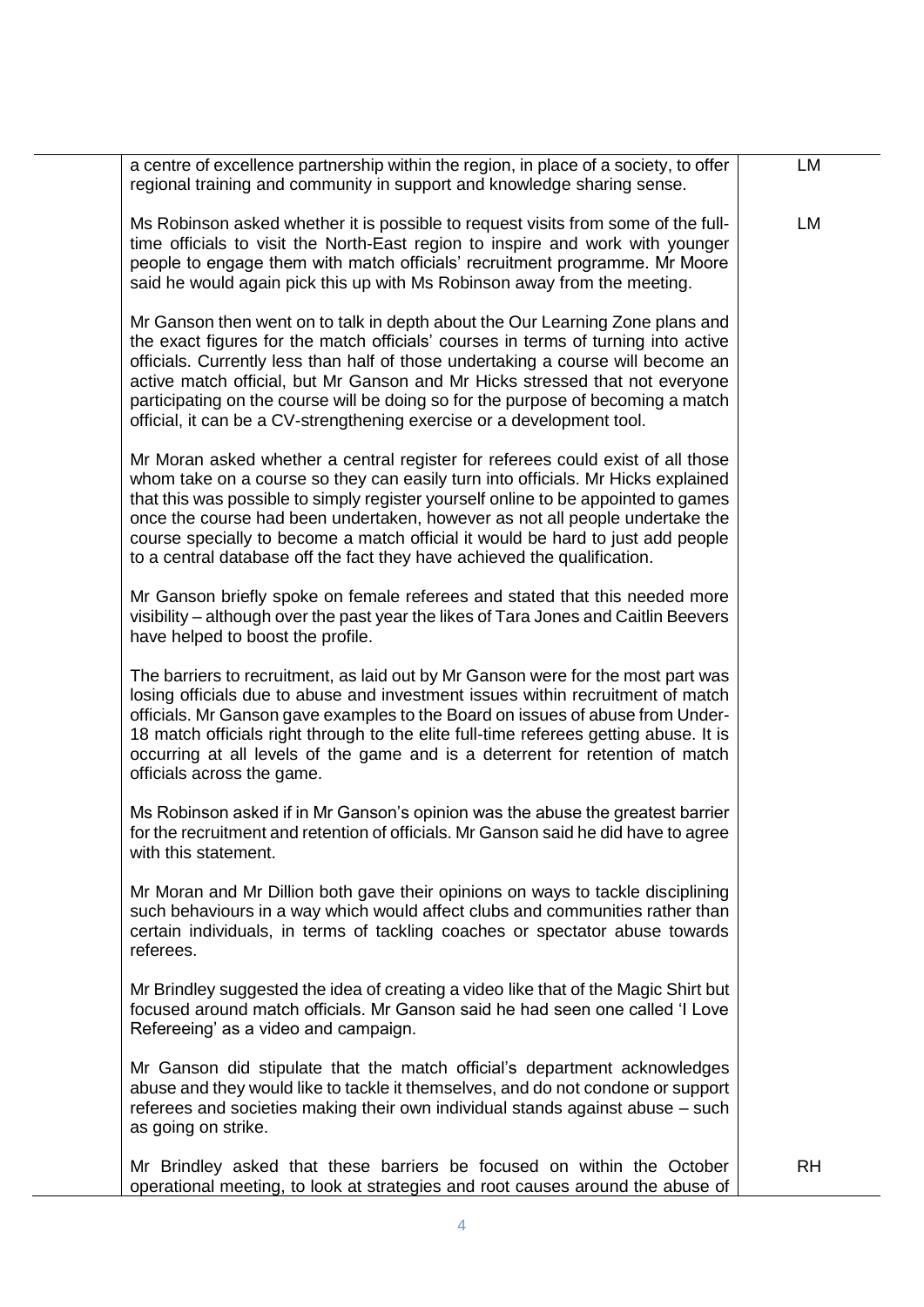|     | match officials. Mr Hicks also suggested looking into the review of disciplinary<br>structures across the community game in relation to match officials and abuse.                                                                                                                                                                                                                                                              |  |
|-----|---------------------------------------------------------------------------------------------------------------------------------------------------------------------------------------------------------------------------------------------------------------------------------------------------------------------------------------------------------------------------------------------------------------------------------|--|
| 6.0 | <b>Player Development Leagues</b>                                                                                                                                                                                                                                                                                                                                                                                               |  |
|     | Mr Raybould presented to the Board an update around Player Development<br>Leagues. Mr Raybould explained that the Player Development Leagues link<br>directly into the intervention commitments given to Sport England.                                                                                                                                                                                                         |  |
|     | Mr Raybould explained how Player Development Leagues have evolved to meet<br>a need for clubs who could not enter an existing league for whatever reason. As<br>they are non-competitive it is a move away from the winning emphasis which<br>exists within current leagues.                                                                                                                                                    |  |
|     | The Player Development Leagues are still evolving, but at this moment we do<br>have 4 types of activities which currently sit within the programme.                                                                                                                                                                                                                                                                             |  |
|     | 1. Merit Leagues exist to provide a central system where clubs can arrange<br>friendly fixtures. Clubs simply register with the Merit league, which are<br>then added on our system and insures the participants. Competition<br>Officers then produce a list of participating teams and then it is up to<br>teams/clubs to arrange fixtures between themselves.                                                                |  |
|     | 2. Fledgling development activities Mr Raybould then gave some case<br>study examples of clubs participating in, which for the most part is<br>Volunteer Led. Cornish Rebels are supported by the Saints Foundations<br>started running school festivals and CPD for coaches, with the look to<br>now develop further into schools and other opportunities within the game.                                                     |  |
|     | 3. Semi-structured competitions, with the examples of Midlands Junior<br>Development Festivals and Bedfordshire Rugby League Development<br>provided by Mr Raybould. The festivals provide more playing and<br>development opportunities. Mr Raybould explained how with the<br>Midlands Festivals taking place at Under-11s, Under-13s and Under-15s,<br>with all teams coming together to play multiple times across the day. |  |
|     | Mr Baker explained how they had managed to put on 4 festivals, making<br>it a good year for the reformed league, and has helped to reinivigorated<br>the shape of Rugby League within the area.                                                                                                                                                                                                                                 |  |
|     | Mrs Crawshaw, who had attended one of the festivals fed back to the<br>Board that she had two observations, one that the whole day had been<br>non-competitive and secondly that she personally found there to be no<br>match official abuse. Mr Baker fed in for clarity that whilst the games<br>were competitive, it was not about the winning.                                                                              |  |
|     | 4. 'Player Development' Leagues                                                                                                                                                                                                                                                                                                                                                                                                 |  |
|     | Mr Raybould then explained the integration of player development days<br>and festivals into existing competitions, such as the City of Hull & District<br>Development Days. These are delivered by staff from the City of Hull                                                                                                                                                                                                  |  |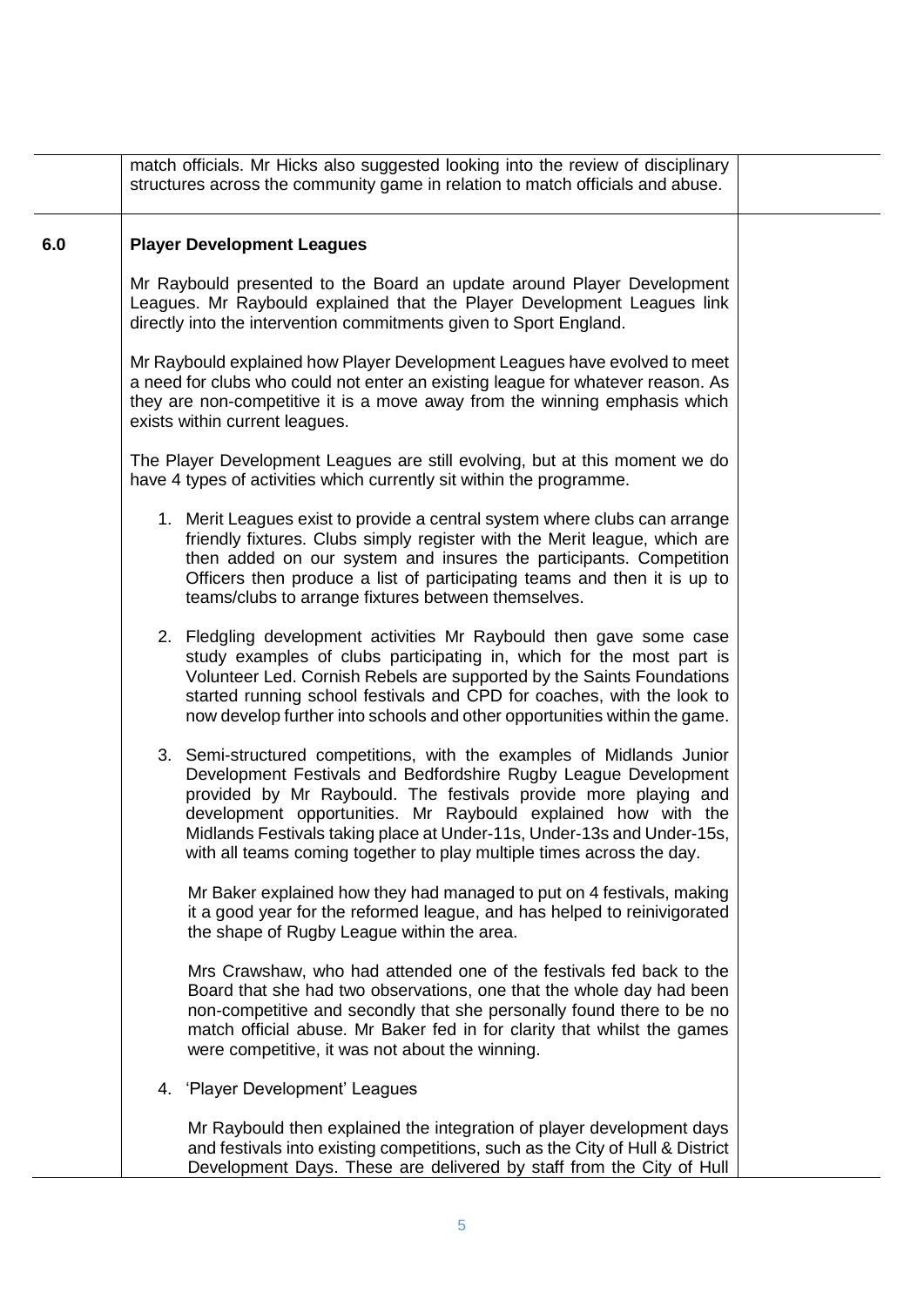|     | Academy and volunteers, it does help that they are a small league within                                                                                                                                                                                                                                                                                                                                                                                                                   |  |
|-----|--------------------------------------------------------------------------------------------------------------------------------------------------------------------------------------------------------------------------------------------------------------------------------------------------------------------------------------------------------------------------------------------------------------------------------------------------------------------------------------------|--|
|     | a small geographic area.                                                                                                                                                                                                                                                                                                                                                                                                                                                                   |  |
|     | Mr Raybould explained that the player development days had a different<br>look and feel to home and away fixtures, with elements designed to<br>challenge players through learning experiences in a positive<br>environment. As the days are open access 62 new players have turned<br>up to the days, of these 26 have transitioned to a club. In the past 12<br>months (from 2018 to 2019) the league's player numbers shave<br>increased by 8% with 3 months of the season still to go. |  |
|     | Mr Raybould also used the example of the North East SPARC Festivals,<br>led by the Newcastle Thunder Academy. These festivals are focused<br>around player skill development, alongside a bigger focus on character<br>and sporting values than winning at all costs.                                                                                                                                                                                                                      |  |
|     | Ms Robinson explained that coaches are not allowed a say in what<br>happens on the days, and the ownership and learnings are primarily<br>down to the players themselves.                                                                                                                                                                                                                                                                                                                  |  |
|     | Mr Raybould then concluded his presentation with the next phases of the player<br>development leagues, including sharing best practices. He also noted that for<br>the most part the challenge would like in the introduction of leagues to Yorkshire<br>and North West regions.                                                                                                                                                                                                           |  |
|     | Ms Robinson said she took learnings surrounding the mixture of both aspects of<br>development days but also SPARC festivals to be the most successful.                                                                                                                                                                                                                                                                                                                                     |  |
|     | Mr Baker asked about the opportunity to host a player development league<br>conference to allow all regions to share best practice.                                                                                                                                                                                                                                                                                                                                                        |  |
| 7.0 | <b>Primary Rugby League</b>                                                                                                                                                                                                                                                                                                                                                                                                                                                                |  |
|     | Mr Spurr presented to the Board on Primary Rugby League. He began by<br>explaining the brief background and pilot schemes which have been undertaken<br>from 2015 at Under-7s through to Under-9s, with the idea of minimising the rush<br>into 13-a-side format of the game and a win-at-all cost mentality, to instead<br>develop players, increase participation and boost all players game times.                                                                                      |  |
|     | Mr Spurr went on to discuss the success of all the pilot schemes, which showed<br>direct growth in skill opportunities, and ultimately more skills will see an increase<br>in player development – other benefits were improved motivation and improved<br>self-esteem, leading to more confidence when playing. Mr Spurr explained that<br>overall this saw players staying in the game for a lot longer, as all participants<br>could play and be involved.                              |  |
|     | He then went on to explain the ethos of the game around letting children have<br>fun, develop skills and enjoy the game. Primary Rugby League allows for the<br>adult emphasis on winning to be removed, and as a result the playing<br>environment for children involved improves. ALL players can play ALL of the<br>time, with the overall benefit coming from player development.                                                                                                      |  |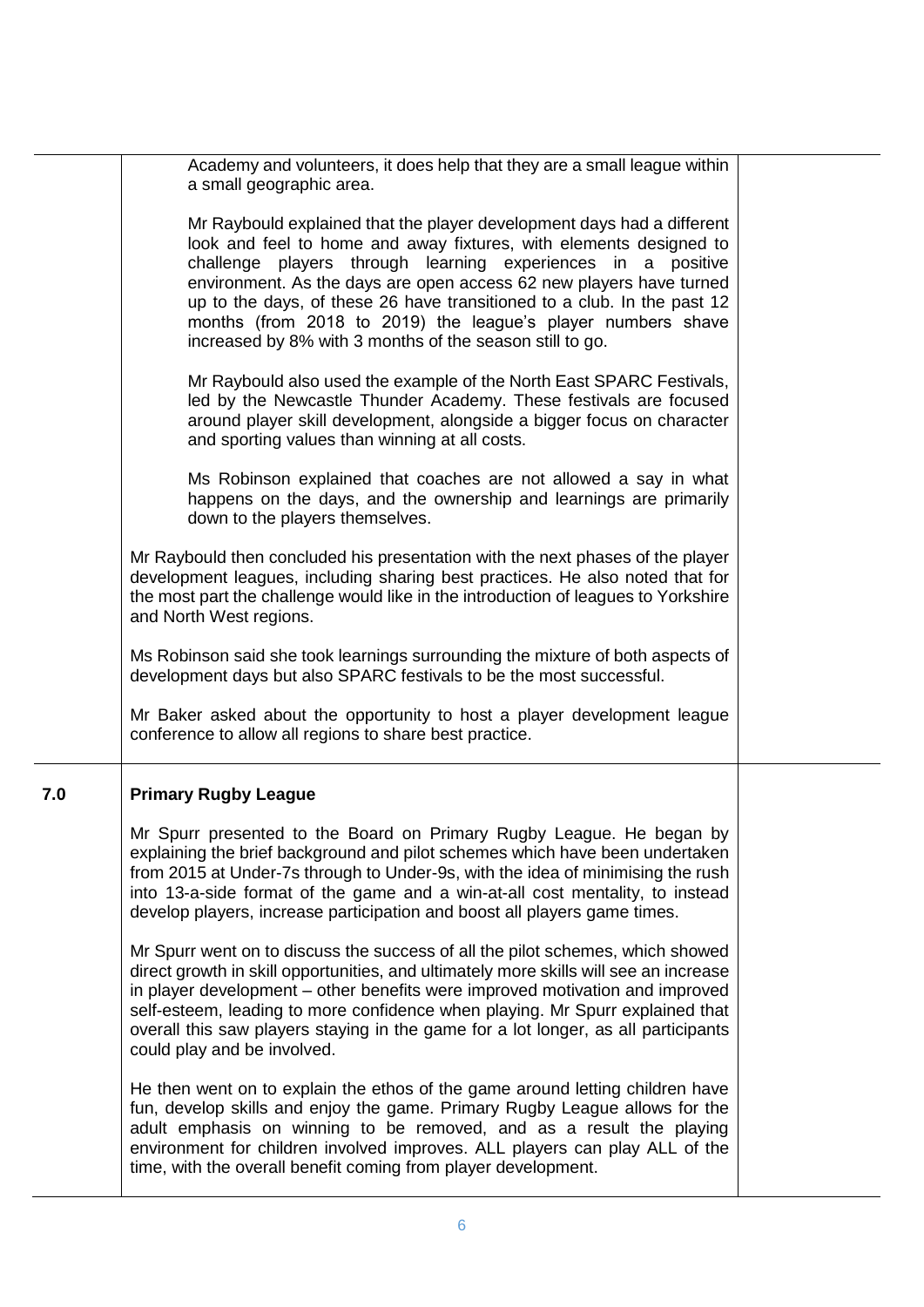|     | Mr Spurr then explained in detail the plans to roll out the Primary Rugby League<br>across 2019 (Under-7s to Under-10s) and 2020 (Under-7s to Under-11s), after<br>a slight lull in 2018 due to the loss of a manager.                                                                                                                                                                                                                                                                                                                                                                         |  |
|-----|------------------------------------------------------------------------------------------------------------------------------------------------------------------------------------------------------------------------------------------------------------------------------------------------------------------------------------------------------------------------------------------------------------------------------------------------------------------------------------------------------------------------------------------------------------------------------------------------|--|
|     | Club foundations engagement through training has also fallen away, however it<br>was explained to the Board that the education of ethos and rationale through the<br>foundations is to be re-energised with the renewed focus on Primary Rugby<br>League.                                                                                                                                                                                                                                                                                                                                      |  |
|     | Mr Spurr then gave an overview of the current situation with Primary Rugby<br>League, including the ongoing activities within the NW Junior League and some<br>push back has been received regarding the 2019 playing format for the Under-<br>10s, in Yorkshire, for the most part due to adults' motivations to win.                                                                                                                                                                                                                                                                         |  |
|     | However, a working group has recently been set up across multi-departments<br>within the RFL and a campaign around Primary Rugby League is currently in the<br>planning, alongside the creation of a community on Our Learning Zone.                                                                                                                                                                                                                                                                                                                                                           |  |
|     | Mr Spurr explained how the new Primary Rugby League workshops will be<br>delivered to Foundations in October and November and then brought in across<br>the game.                                                                                                                                                                                                                                                                                                                                                                                                                              |  |
|     | Mr Baker asked if those already qualified in Primary Rugby League have access<br>to Our Learning Zone community or refresh training, as well as what would<br>happen to those areas with no designated foundations. Mr Spurr confirmed that<br>the online community, assets and tools would be available to all qualified<br>coaches.                                                                                                                                                                                                                                                          |  |
|     | Mr Brindley asked what support was needed from the Community Board directly<br>around Primary Rugby League, to which Mr Spurr commented that promotion of<br>the positive messages, results and ethos would be beneficial.                                                                                                                                                                                                                                                                                                                                                                     |  |
| 9.0 | <b>Super League Presentation</b>                                                                                                                                                                                                                                                                                                                                                                                                                                                                                                                                                               |  |
|     | Mr Chester and Ms Graham arrived early, therefore the agenda was moved<br>around to allow them to present as soon as possible rather than having to wait.                                                                                                                                                                                                                                                                                                                                                                                                                                      |  |
|     | Mr Chester and Ms Graham came to present to the Community Board around<br>ongoing community marketing initiatives Super League Europe have for the<br>Betfred Grand Final at Old Trafford in October.                                                                                                                                                                                                                                                                                                                                                                                          |  |
|     | Firstly, a number of club support opportunities are available, including cash back<br>incentives for clubs and the ability to earn up to £1000 for your community club<br>through organising a coach to the Grand Final. All of these offers will be<br>managed by Sales Manager, Becky Higgins. Mr Chester explained that the<br>purpose of the offers was to encourage community clubs to attend the Grand<br>Final, whilst also getting something back in return. Ms Graham also added the<br>ability to get Universities involved in the offers, with contacts through BUCS<br>being made. |  |
|     | Mr Chester then went on to provide more information on the free to enter Mascot<br>Competition with Northern Rail. Mr Chester explained that the competition was                                                                                                                                                                                                                                                                                                                                                                                                                               |  |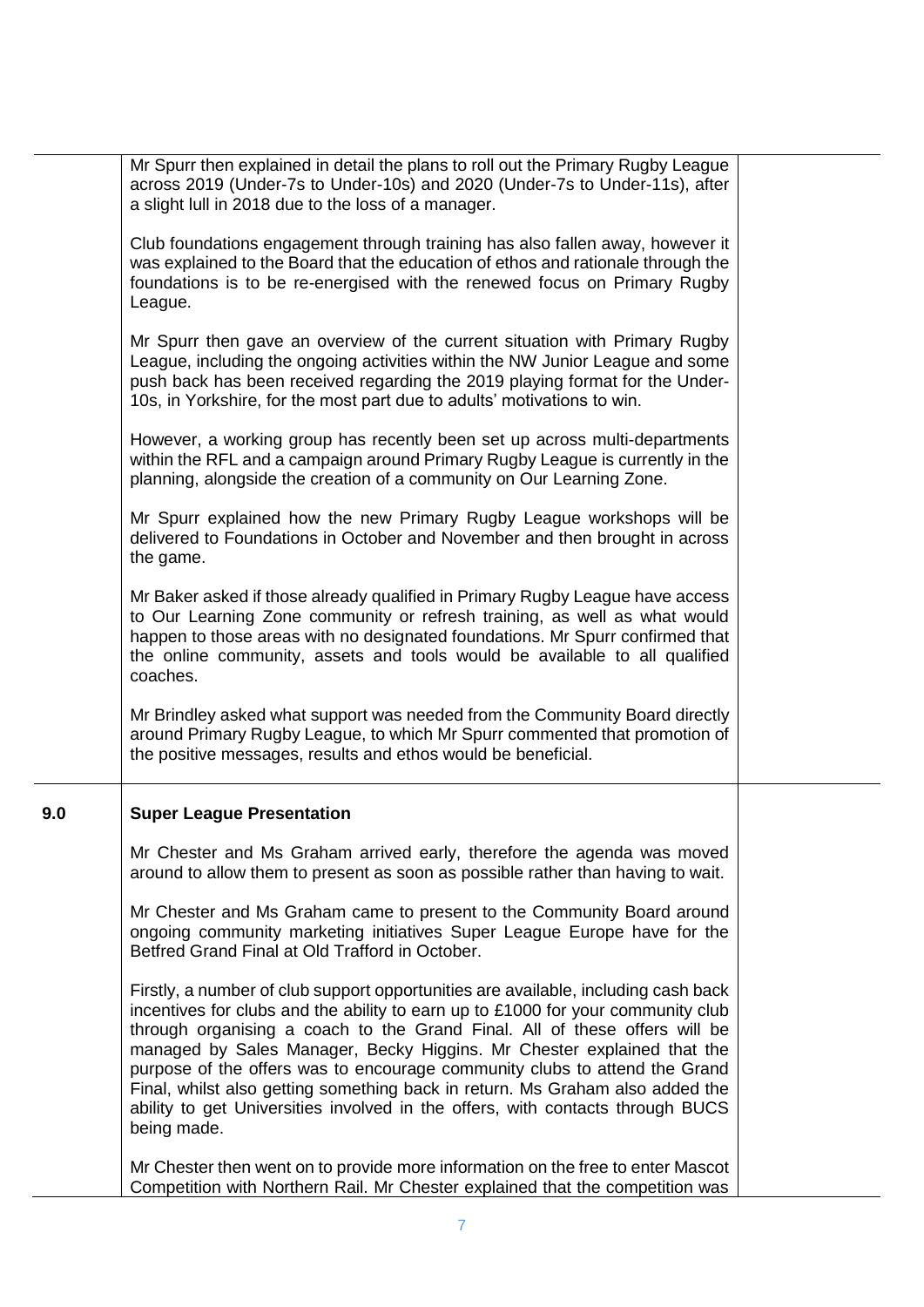|     | targeted towards parents entering on their children's behalf and acted as a great<br>data capture exercise which could also benefit the community Board with future<br>campaigns, projects or competitions.                                                                                                                                                                                                                                                                                                                                       |            |
|-----|---------------------------------------------------------------------------------------------------------------------------------------------------------------------------------------------------------------------------------------------------------------------------------------------------------------------------------------------------------------------------------------------------------------------------------------------------------------------------------------------------------------------------------------------------|------------|
|     | Mr Chester then went into great detail around the Grand Final Festival in<br>partnership with the RFL Development Team which will take place for Under-7s<br>and Under-8s at Fives in Trafford ahead of the Grand Final. The space will hold<br>13 pitches, which will be run through Sky Try (Tom Brindle & Marc Lovering) but<br>promoted by Super League Europe.                                                                                                                                                                               |            |
|     | Ms Graham then discussed the Learning Disability Awards, in recognition of the<br>partnership between Community Integrated Care, the RFL and Super League<br>Europe. Participants in the Community Integrated Care Learning Disability Super<br>League will also participate in a lap of honour around Old Trafford.                                                                                                                                                                                                                              |            |
|     | Mr Moran asked if any of these promotions would be going out via postal service<br>since there is a heavy focus on digital or online platforms. Mr Chester confirmed<br>this would happen, following a successful previous postal communication Super<br>League have used.                                                                                                                                                                                                                                                                        |            |
|     | Mr Rotheram added that the Festival would be a good time to promote the<br>positive campaign messages of Enjoy the Game or the ethos around Primary<br>Rugby League, which have been central to the Board's Meeting. RFL Officers,<br>including Mr Rotheram, would filter this into Tom Brindle whom was organising<br>the event from the RFL side.                                                                                                                                                                                               |            |
|     | Mr Baker asked what the plan was around ticketing for families and participants.<br>Mr Chester reassured him that all participants would be seated together in their<br>own separate block, with individual turnstiles and stadium concourse.                                                                                                                                                                                                                                                                                                     |            |
|     | Mrs Crawshaw asked whether the Community Board would receive invitations<br>to the Betfred Grand Final, having not been invited to Dacia Magic Weekend. Mr<br>Chester said he would look into this, but obviously those decisions did not sit<br>within the Super League Marketing Team.                                                                                                                                                                                                                                                          |            |
| 8.0 | <b>Community Board Terms of Reference</b>                                                                                                                                                                                                                                                                                                                                                                                                                                                                                                         |            |
|     | Mr Hicks presented the Terms of Reference to the Board which were being<br>amended due to the recent Governance Review and ahead of next year's<br>Community Board.                                                                                                                                                                                                                                                                                                                                                                               |            |
|     | Mr Hicks asked that once shared around the members via email, could they<br>please filter any feedback back to himself within one week, as the terms of<br>reference needed to be present to the RFL Board in August for approval.                                                                                                                                                                                                                                                                                                                | <b>ALL</b> |
|     | Mr Hick noted that it was a working document, although he wanted to bring to<br>the attention of Board Members Key Point 1.6 which discusses Sport England's<br>need for those receiving funding to meet the Sport Governance Code, especially<br>in relation to holding a seat at the RFL Council. In order to meet this criteria, all<br>Board members must meet and pass the fit and proper person(s) test, which<br>eliminates any such person(s) with financial, criminal or associated risks from<br>taking a seat on the Board or Council. |            |
|     |                                                                                                                                                                                                                                                                                                                                                                                                                                                                                                                                                   |            |